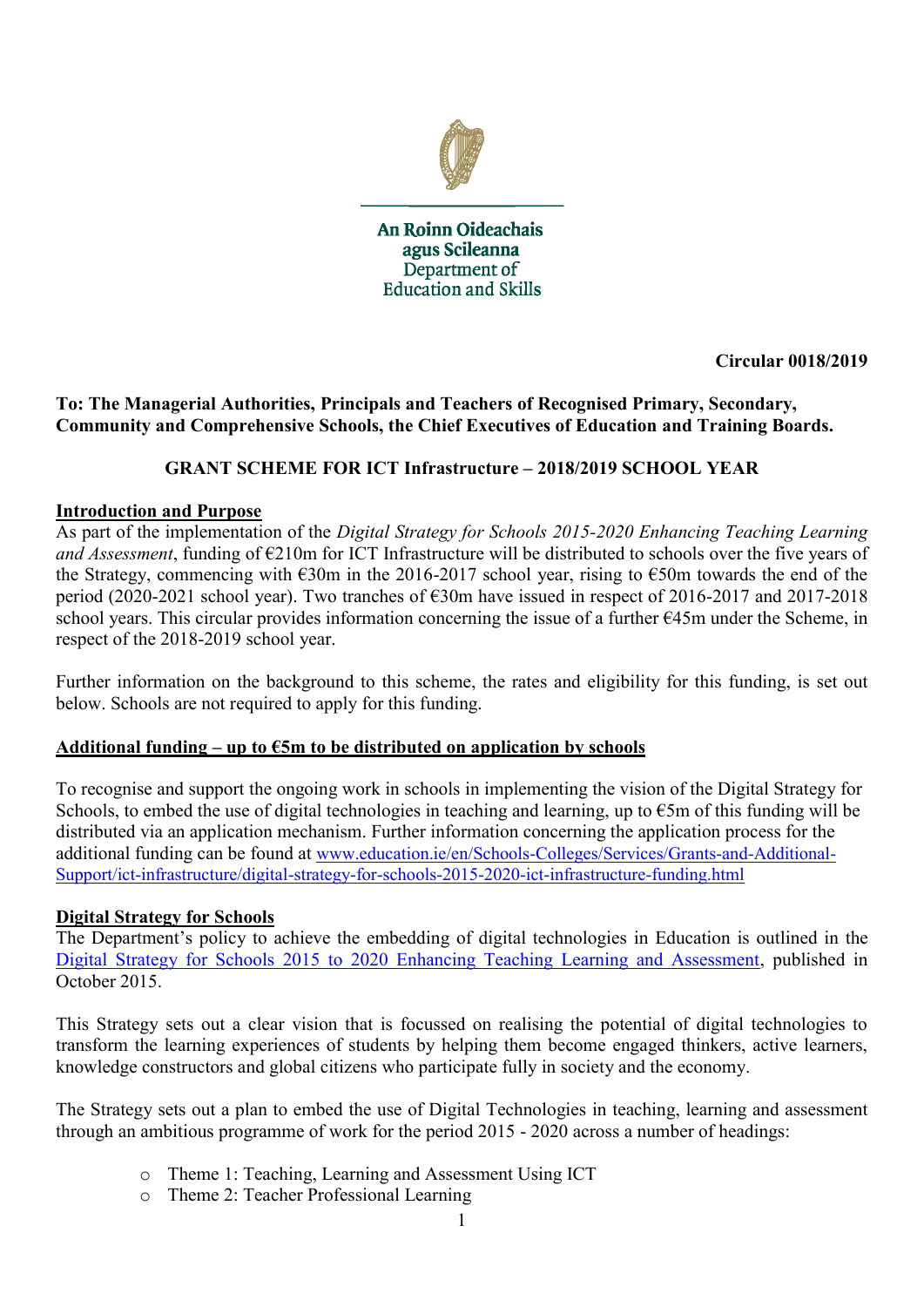- o Theme 3: Leadership, Research and Policy
- o Theme 4: ICT Infrastructure

A series of actions and targets under each theme has been developed to progress the embedding of digital technologies over the lifetime of the Strategy. Key stakeholders including the Department and its agencies, Teacher Education providers, school communities and teachers have particular responsibilities to progress these actions.

The provision of funding to support the updating and renewal of school ICT infrastructure is one of the priority actions.

## **Priority Actions under the Strategy**

Priority actions in progress at the moment include

- A Digital Learning Framework has been developed to help teachers and schools embed the use of technologies in teaching and learning. This provides schools with greater clarity around the concept of embedding digital technologies into teaching, learning and assessment, and assists in identifying teacher training and other school organisational needs. The full roll out of the Digital Learning Framework is underway involving a suite of CPD supports, including Seminars, Webinars, and online courses. Further information is available at [https://www.pdsttechnologyineducation.ie/en/Planning/.](https://www.pdsttechnologyineducation.ie/en/Planning/)
- The eLearning Planning Resource, now known as the Digital Learning Planning Guidelines is available at [www.pdsttechnologyineducation.ie/planning.](http://www.pdsttechnologyineducation.ie/planning) This has been updated to align with the Digital Learning Framework, and to reflect recent technological and educational developments. A dedicated www.dlplanning.ie website has also been developed to support schools to embed digital technologies into teaching, learning and assessment.
- Computer Science has been introduced as a subject for Senior Cycle in post-primary schools in September 2018.
- Future curriculum specifications will incorporate clear statements of learning that focus on developing digital learning skills and the use of digital technologies in achieving learning outcomes at all levels of education.
- New information, guidance and CPD opportunities will be made available to schools by the PDST (PDST-TIE) and other support services as appropriate.

## **Features of the Grant Scheme**

- The scheme is designed taking a five year approach and in the expectation that  $\epsilon$ 210m will become available over the period. This approach facilitates multi annual planning by schools.
- Each school is expected to draw up a Digital Learning Plan using a whole school approach and taking account of its context and circumstances. The plan will outline the vision of the school for the embedding of digital technologies in teaching, learning and assessment and incorporate targets and priorities for improvement and development.
- The Digital Learning Plan, which should be reviewed and updated at least annually, will guide the way in which the grant funding is used in a phased and coherent approach to incrementally improve learning outcomes for students.
- Funding should be used for the purchase of teaching computers, student shared computers, projectors, networking equipment, cloud based tools, learning platforms, software and education applications, other equipment designed to support the teaching and learning in the school. Further information concerning items that can be purchased with this funding is in the appendix.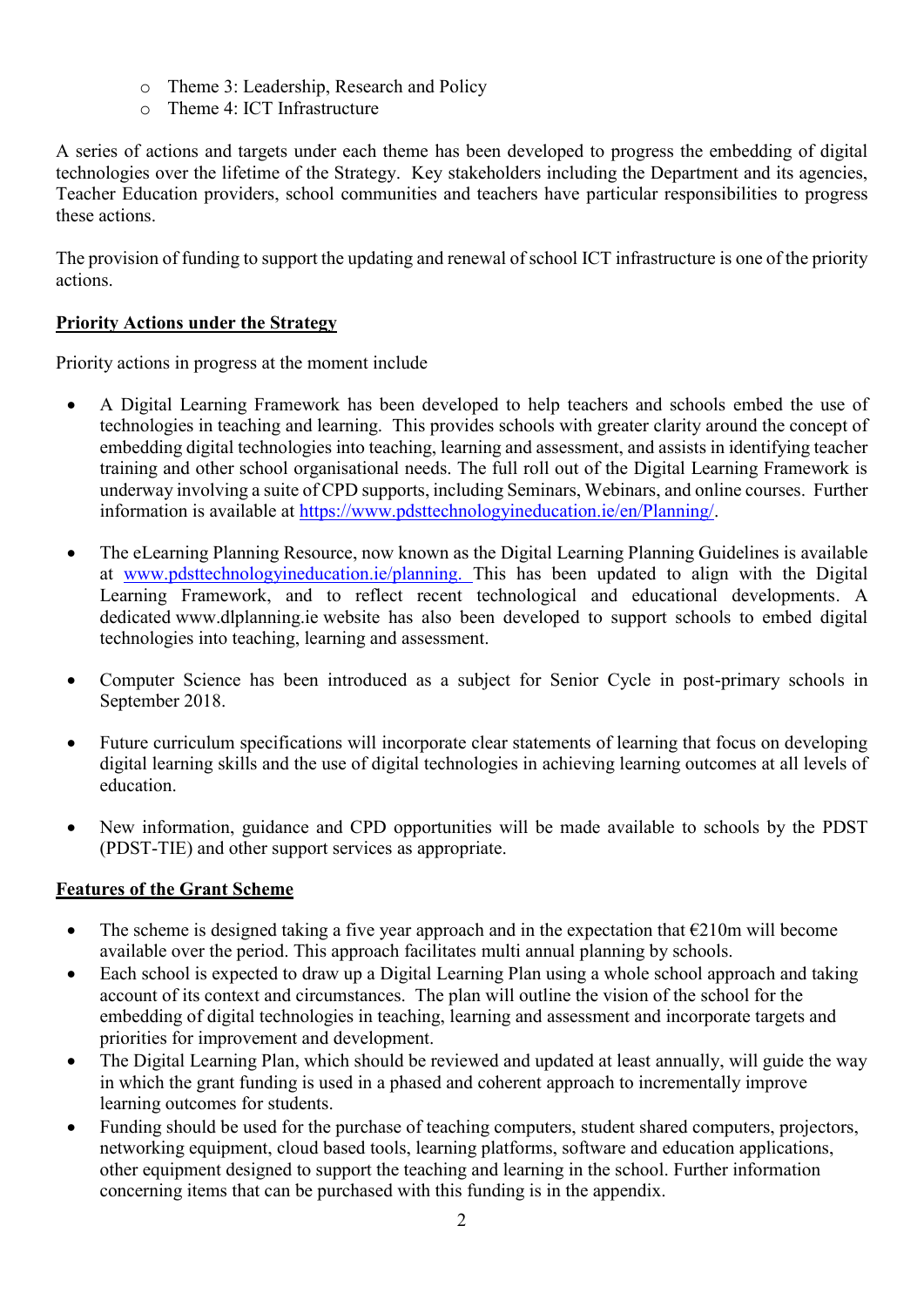- The funding could assist schools in the implementation STEM subjects, and of new and revised subject specifications at Junior and Senior Cycle, and the changes to the primary curriculum, where the use of digital technologies enables the delivery of same.
- A standard funding formula incorporating both a flat rate lump sum and a per capita amount for each student enrolled has been used to calculate the grant due to each school.
- An enhanced per capita rate applies to students enrolled in Special and DEIS schools and special classes
- All students following primary and post-primary programmes reckon for per capita purposes in recognised primary, special and post-primary schools
- Fee charging schools receive 50% of the rate applying to schools in the free education scheme.
- All schools which opened prior to the 2015 calendar year, or are in schools buildings built prior to the 2015 calendar year, will be eligible for this funding.
- The scheme will be supported by the provision of technical and procurement guidance and information for schools and their leaders.
- Funding must be used for the purchase of ICT equipment and schools are required to use established public procurement arrangements. Further information on appropriate equipment, and procurement issues, including relevant links, are outlined in the Appendix.
- Records of expenditure and supporting documentation must be retained and be available for inspection if required
- With a view to promoting good practice and compliance with the terms of the scheme, a small number of schools will be selected for audit in 2018/19. Selected schools will be contacted in this regard later this year.
- Schools must ensure compliance with Circular: 13/2014 Management of and Accountability for Grants from Exchequer Funds.

#### **Additional Information/Queries**

Detailed guidance and information is outlined in the Appendix attached to this Circular.

FAQs on the scheme will be available on the PDST-Technology in Education website, and will be regularly updated based on queries and feedback from schools.

Queries in relation to the operation of this grant scheme should be addressed to *ictpolicy@education.gov.ie.* 

Chris Kelly Principal Officer Teacher Education Policy – Digital

February 2019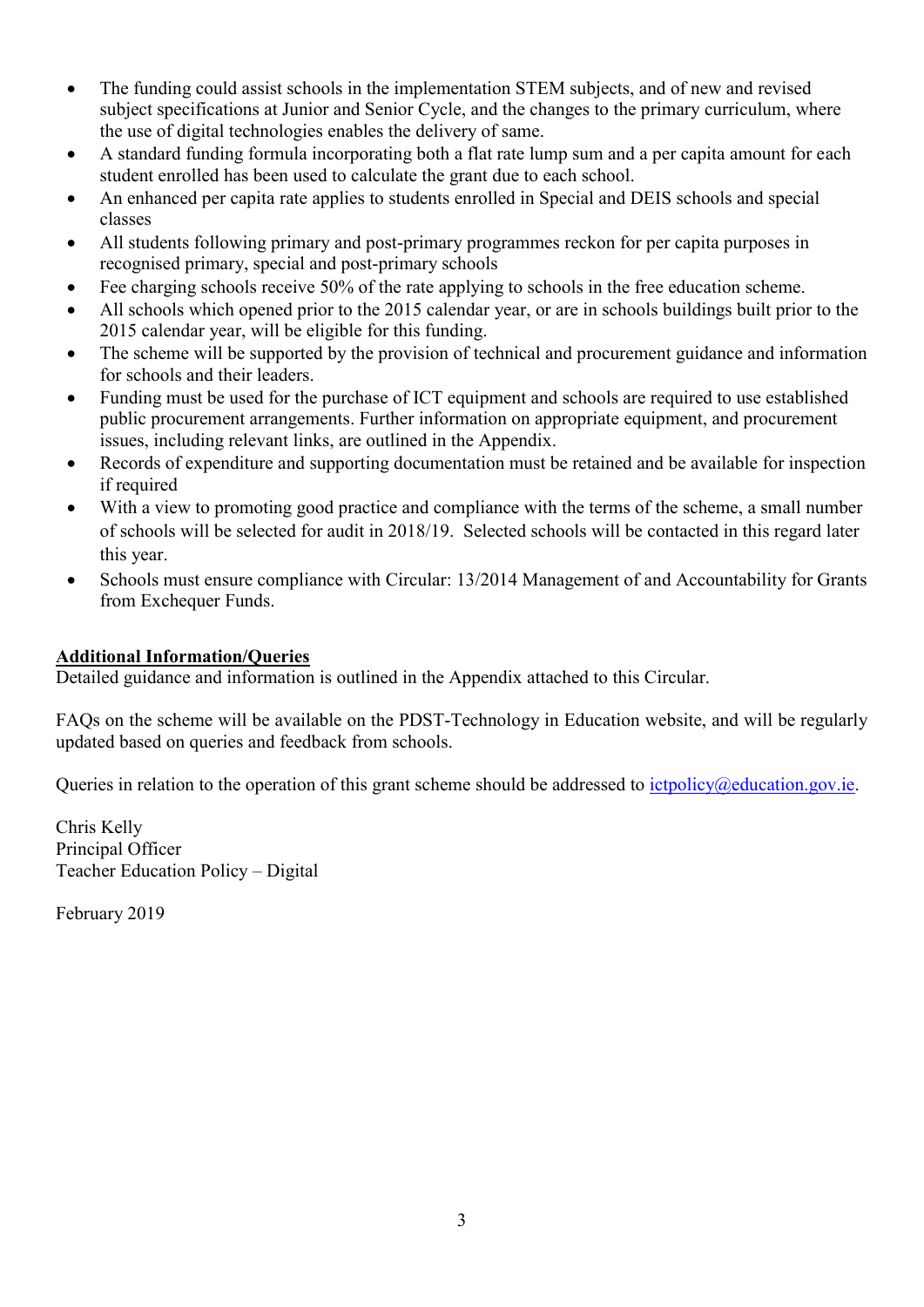#### **APPENDIX:**

## **GRANT SCHEME FOR ICT INFRASTRUCTURE– 2018/19 SCHOOL YEAR**

#### **1. Automatic Issue of ICT Grant**

- 1)This grant will be paid directly into the school bank account, based on the eligibility criteria outlined. Schools are not required to apply for the funding under the  $E45m$  to issue (per the terms of this circular). As with all exchequer grant-aid, school authorities must be able to provide detailed records on how funding, provided under this scheme, was spent. All expenditure in connection with the scheme must be vouched and schools must be able to prove that expenditure was used on infrastructure allowed under the scheme. Invoices and receipts must be retained in the event of an audit inspection by the Department and/or the Comptroller and Auditor General. It is necessary for schools to keep details of quotations received, invoices, receipts and any other relevant records in respect of all expenditure for a period of seven years. This *Appendix* contains details of the nature of records to be maintained. Schools, on request, must provide the Department with a written statement of the expenditure of the grant and any remaining balances and other relevant information. If a school closes permanently, any balance held in the account must be surrendered to the Department on the date that the school ceases operation. The Department reserves the right to withhold future payments to schools for non-compliance with any of the terms of this Scheme.
- 2)The ICT infrastructure selected for purchase must be in compliance with the broad list of authorised infrastructure as set out at Section 3 in this Appendix.
- 3)Schools must ensure compliance with Circular: 13/2014, Management of and Accountability for Grants from Exchequer Funds. Please refer to: [https://govacc.per.gov.ie/wp-content/uploads/DPER-Circular-](https://govacc.per.gov.ie/wp-content/uploads/DPER-Circular-13-14-Guidance-Note-and-Reporting-Requirements-1.pdf)[13-14-Guidance-Note-and-Reporting-Requirements-1.pdf.](https://govacc.per.gov.ie/wp-content/uploads/DPER-Circular-13-14-Guidance-Note-and-Reporting-Requirements-1.pdf)

# **2. Planning for the implementation of the Digital Strategy in schools**

The Digital Strategy for Schools (2015-2020) highlights the vision for the embedding of digital technologies in Irish schools 'to realise the potential of digital technologies to enhance teaching, learning and assessment so that Ireland's young people become engaged thinkers, active learners, knowledge constructors and global citizens to participate fully in society and the economy'. It also highlights the role of ICT infrastructure in supporting teaching, learning and assessment practices in schools over the next five years:

- Every school is unique and as such needs to consider its own specific situation, including objectives and priorities.
- Schools should first review their current teaching, learning and assessment objectives.
- The Digital Learning Plan (previously eLearning Plan) should consider how the school can strategically use the funding, over the 5 years in a phased and coherent approach to incrementally improve learning outcomes for students.
- Having considered the longer term objectives over 5 years, they should then consider the relevant stage of implementing their Digital Learning Plan for their current year.

#### **The following** *'school self-evaluation'* **review questions should assist schools in the process:**

- 1. How successfully are digital technologies integrated into teaching, learning and assessment in our school?
- 2. What are our strengths in terms of the integration of digital technologies into teaching, learning and assessment?
- 3. What are our areas for development in terms of the integration of digital technologies into teaching learning and assessment?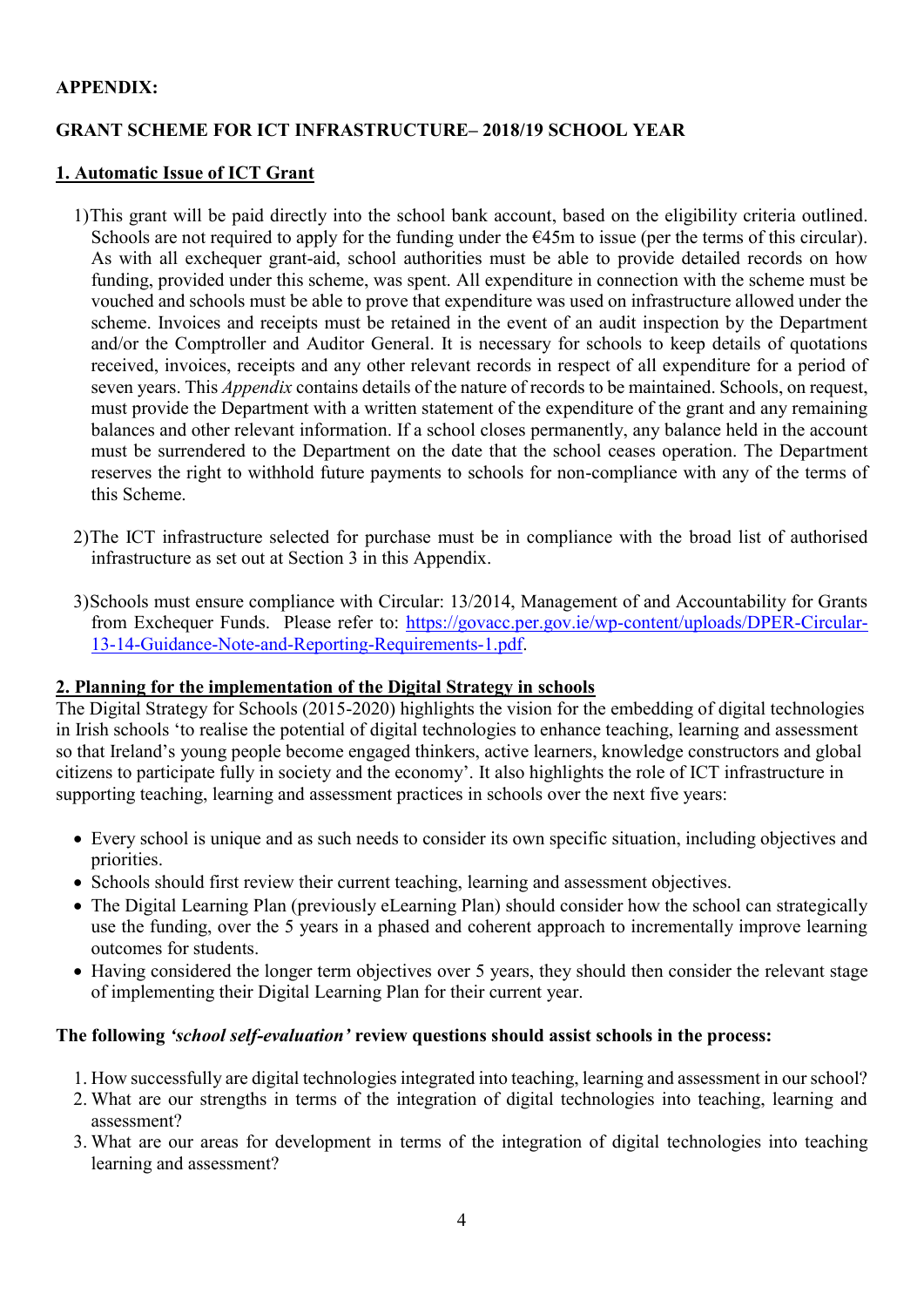- 4. Does our school have a vision for the use of digital technologies as part of teaching, learning and assessment?
- 5. Have we created a Digital Learning Plan?
- 6. Can our Digital Learning Plan be aligned to our other teaching and learning priority areas/policy initiatives?
- 7. Can we break the Digital Learning Plan into achievable and time-bound priorities?
- 8. What are the priorities in the current year against the overall Plan?
- 9. What actions do we need to take to implement those priorities?
- 10. What technologies (i.e., ICT equipment and ICT Infrastructure) can support the school in achieving our vision?
- 11. What digital technology related advice and supports can we access to help us?

## **3. Guidance for the Equipment and Infrastructure that may be purchased under the ICT Grants Scheme**

- Teaching Computers: These may include desktop PCs, laptops, tablets or hybrid devices (to note, a direct drawdown mechanism for schools for the purchase of Desktop PCs and laptops is available at www.spu.ie to make the process more streamlined and accessible.
- Shared Student Computers: These may include desktop PCs, laptops, tablets or hybrid devices.
- Projectors including short throw or ultra-short throw, long throw, interactive, or interactive flat screens (IFS)
- Networking equipment (e.g. fixed and wireless networking, and including cabling, switches and installation)
- Cloud based tools and applications to support learning
- Learning platforms these are generally cloud based applications used to support the teaching and learning process.
- Local software or 'apps' to support learning.
- Other ICT Equipment: This can include relevant and fit for purpose ICT elements to be used to support teaching, learning and assessment. An indicative (though not exhaustive) list includes audio visual equipment such as still and video cameras, speakers, interactive presentation technologies, visualisers, and equipment including mobile laptop/tablet trollies, printers and a school server.

## **Classrooms or other teaching areas:**

- Teachers in classrooms need to have access to a suitable teaching computer, and a digital projector or interactive flat screens (IFS)
- The choice of teaching computer is one for the school, but can include PCs, laptops, tablets, hybrid devices or combinations of these.

## **Computer Rooms (if applicable):**

- Each computer room should be equipped with a teaching computer, student computers (desktop PCs, laptops, or tablets), printer and a digital projector or interactive flat screens (IFS)
- The choice of student computer is one for the school. Schools may use PCs, laptops, tablets or combination of these.

## **Grant Rates Information**

- 1. All schools, primary, post-primary and special schools, will receive a lump sum of  $\epsilon$ 2,000 ( $\epsilon$ 1,000 in respect of fee-charging schools) per school.
- 2. A per capita amount will be paid as follows:
	- a. €39.89 per mainstream pupil on the rolls on the 30th September of the year prior to the issue of the grant, in mainstream primary schools,
	- b. €47.85 per special needs pupil on the rolls on the 30th September of the year prior to the issue of the grant, in special classes attached to mainstream schools, and per pupil in special schools.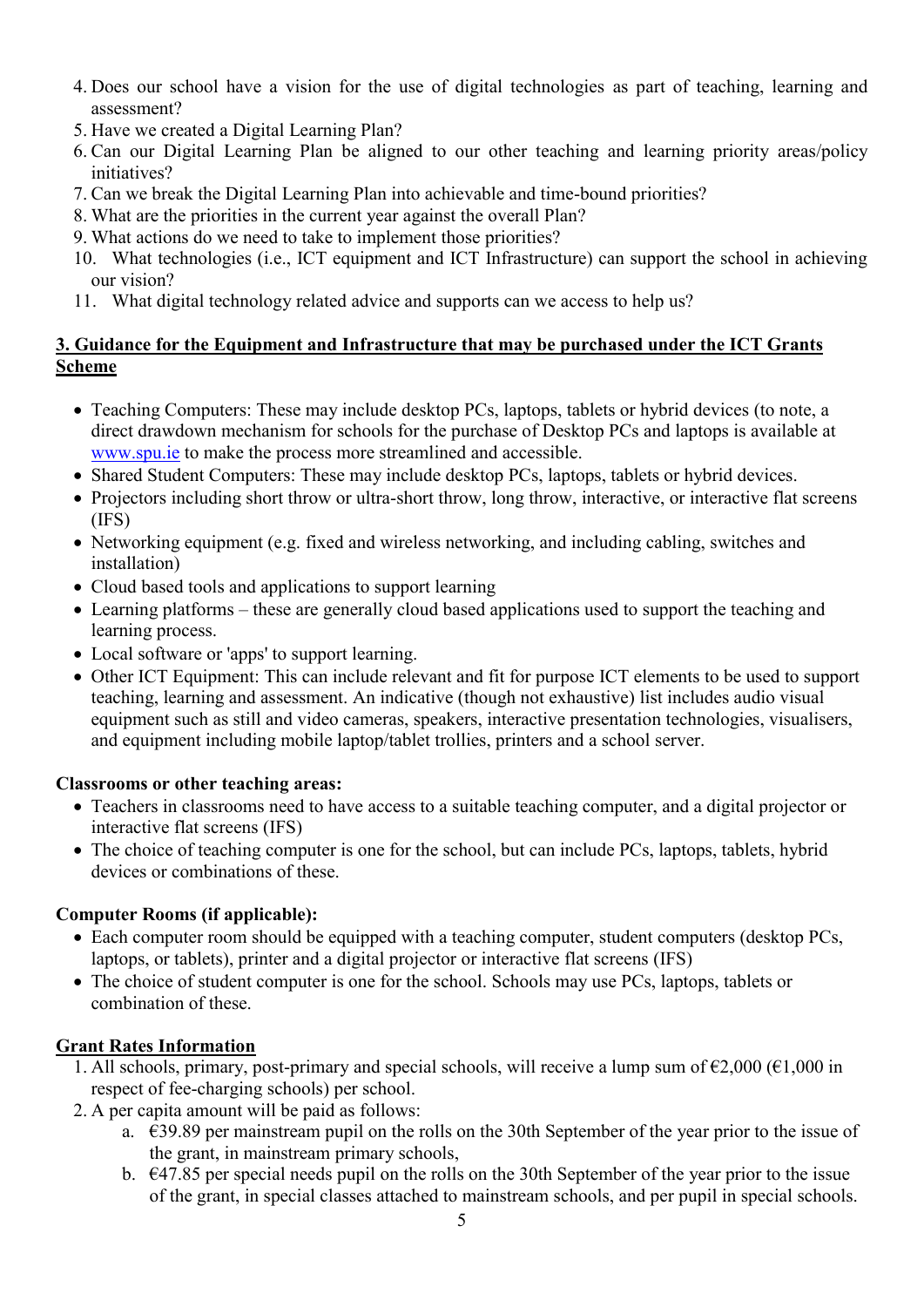- c.  $\epsilon$ 43.87 per pupil on the rolls on the 30th September of the year prior to the issue of the grant in DEIS category primary schools.
- d. €50 per student on the rolls on the 30th September of the year prior to the issue of the grant in post-primary schools.
- e. €55 per student on the rolls on the 30th September of the year prior to the issue of the grant in DEIS category post-primary schools.
- f.  $\epsilon$ 25 per student on the rolls on the 30th September of the year prior to the issue of the grant per student in fee-charging schools.
- 3. All schools which opened prior to the 2015 calendar year, or are in buildings built prior to the 2015 calendar year, will be eligible for this funding. It is expected subject to the availability of resources that similar scheme of grants will be payable over each school year up to the 2020-2021 school year.

#### **Tender Procedures and Record keeping**

All purchases must be in compliance with Public Procurement Procedures. Existing ICT purchasing Frameworks should be engaged with and taken advantage of as they simplify the process of purchasing ICT equipment for schools. Instructions to assist schools in ordering using the Framework mechanism are contained in OGP Guides. Schools should contact the Schools Procurement Unit for further information and support as required at [www.spu.ie](http://www.spu.ie/) Care should be taken to ensure that identical technical specifications are presented to all vendors at the time of request for written quotations.

The OGP, in consultation with the Schools Procurement Unit, the ETBI, and PDST-TiE, has established a direct drawdown mechanism for schools to purchase Desktop and Laptop computers, meaning schools do not have to obtain quotes. Further information available at [www.spu.ie.](http://www.spu.ie/)

Information on current ICT Frameworks is available at [www.spu.ie.](http://www.spu.ie/) In order to access links on the OGP site, schools should register as buyers on the OGP Procurement website [www.ogp.gov.ie.](http://www.ogp.gov.ie/) Information on the Framework of Providers of Wireless Networking for schools, can be found at [http://www.pdsttechnologyineducation.ie/en/Technology/Purchasing-Frameworks/,](http://www.pdsttechnologyineducation.ie/en/Technology/Purchasing-Frameworks/)

When purchasing equipment for which no ICT framework exists, schools are advised to contact the Schools Procurement Unit to seek further advice and information. Also schools should refer to the PDST Technology in Education advice sheets in respect of their technical requirements: [http://www.pdsttechnologyineducation.ie/en/Technology,](http://www.pdsttechnologyineducation.ie/en/Technology) then seek best value for money by sourcing written quotes in accordance with public procurement rules.

Schools should refer to the School Procurement Unit **Guidance for Schools on Good Procurement Practices** document available on the SPU website [www.spu.ie](http://www.spu.ie/) and the Office of Government Procurement information at www.ogp.gov.ie.

#### **Role of Board of Management**

The Board of Management must establish a set of procedures governing purchasing and should set out the arrangements for tendering and buying of goods, payment of invoices and maintenance of accounting records. These rules are clearly set out in the Guidance for Schools on Good Procurement Practices available to download from this link - [https://www.spu.ie/publications-2/procurement-guide/.](https://www.spu.ie/publications-2/procurement-guide/)

#### **Support and Information**

#### **Digital Learning Planning**

• Information on Digital Learning Planning for schools can be found at [www.pdsttechnologyineducation.ie/planning](http://www.pdsttechnologyineducation.ie/planning) (and through the dedicated [www.dlplanning.ie](http://www.dlplanning.ie/) website